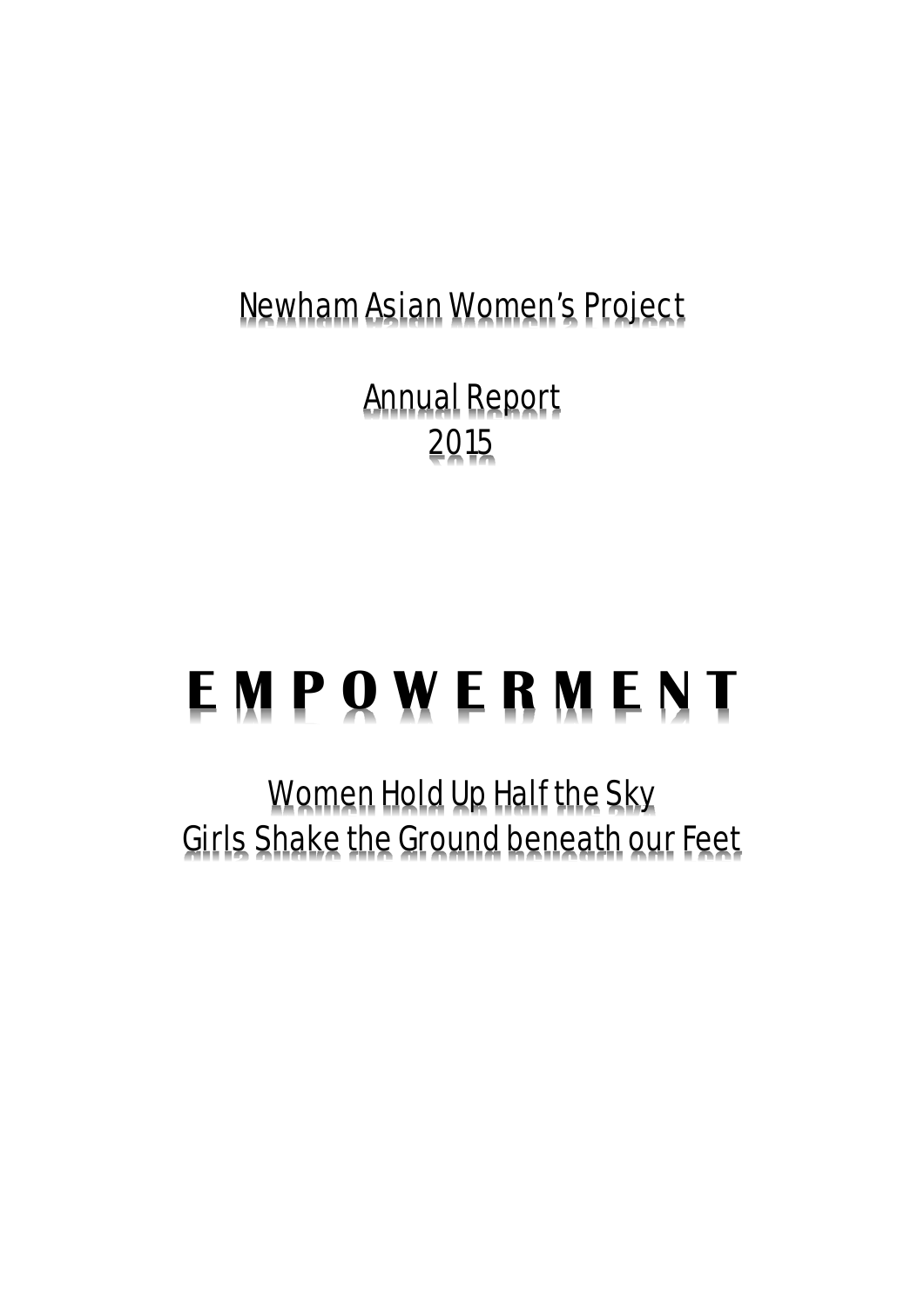## Table of Contents

- 3 Foreword by the Management Committee
- 5 Introduction by Meera Syal
- 6 Empowerment: Women Hold up Half the Sky, Girls Shake the Ground beneath our Feet
- 9 Refuge Service Providing Safe Space<br>12 Advice Service Protecting Women's Ri
- Advice Service Protecting Women's Rights
- 14 Zindaagi Project Life<br>17 SOFA
- **SOFA**
- 18 NAWP Staff and Management Team<br>19 Acknowledgements
- **Acknowledgements**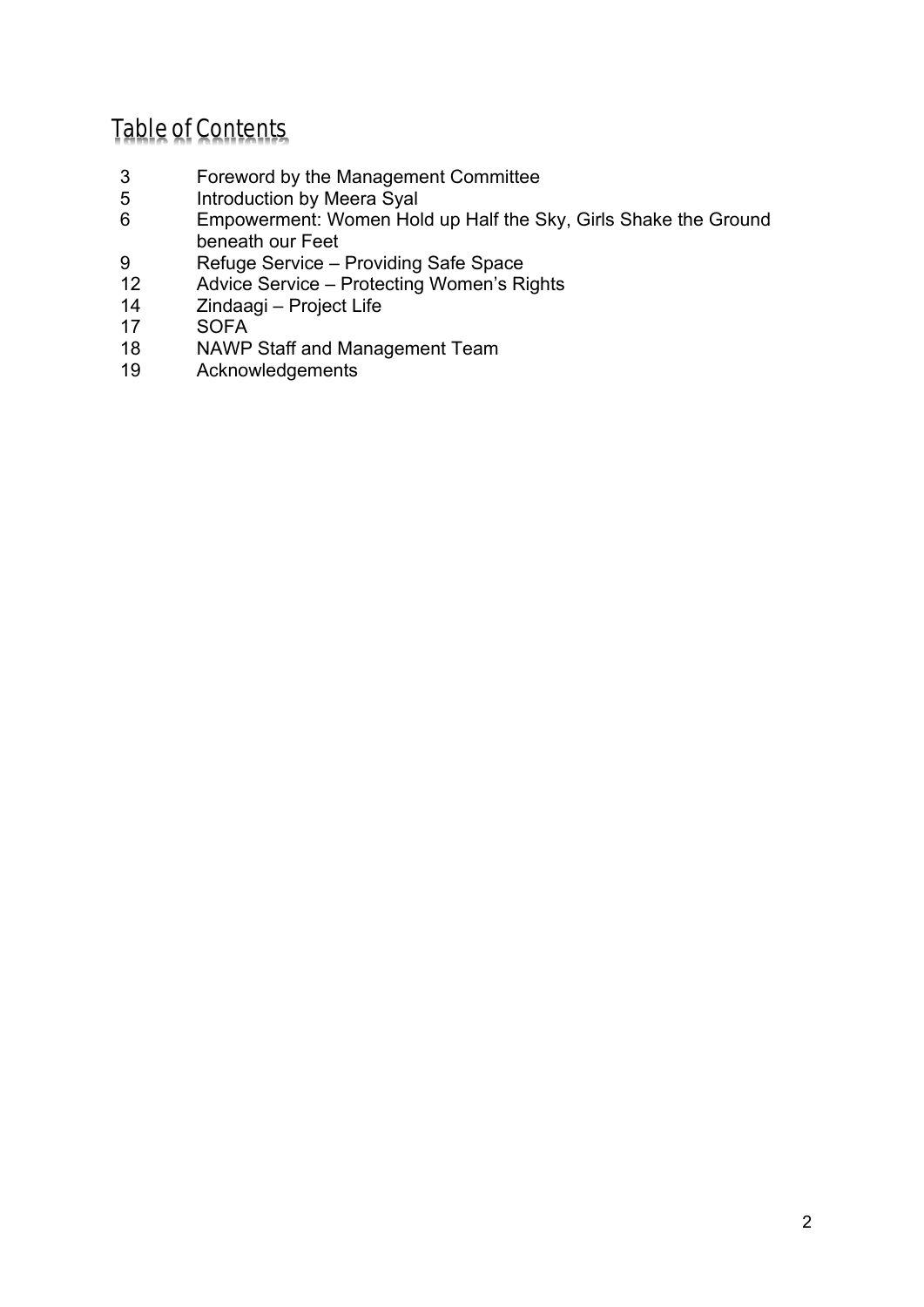## Foreword by the Management Committee

The Management Committee of Newham Asian Women's Project (NAWP) is proud to present its Annual Report 2015. Over the past year we have experienced significant growth and development of our project. While it is difficult to capture all of the activity that has taken place, we highlight the five most significant developments in this report which illustrate our approach to empowerment.

Over the last 5 years we had begun to implement a strategy on diversifying our client base to include all BMER women and girls. The decision to move from single group provision to a BMER service was complex. We did not want to change our focus because of an economic imperative but rather because there was a social justice need. After more than two decades of work with South Asian women we developed our expertise and specialism. Following analysis of casework we were able to identify approaches to the work that could be delivered to a wider group of women and girls under the VAWG framework. In 2014 we fully diversified our refuge service to include all BMER women. We also created bedspaces for disabled women suffering domestic violence and created emergency provision for women with NRPF or insecure immigration status. We agreed that at a time when services were being cut with certain groups of women affected more adversely, that we would act to safeguard and expand protection through service development.

There has been significant emphasis by governments on evidence-based practice and policy. Often services like NAWP are consulted to submit information for use in studies conducted by institutions where we have no authorship and our link to the material is severed, leaving very little scope for interpretation through analysis, or inclusion of diverse perspectives. However when we attempt to use the same information to construct our evidence-base we are told that our systems are not methodologically robust. Recently, the parameters of what is considered 'the evidence-base' has been even more narrowly defined to mean replication of universal support leaving little space for diversity of experience and viewpoint, or inclusion of specialist perspectives developed from the delivery of complex casework on domestic and sexual violence. In other words, the evidence-base has implied 'fitting the mould' which any black feminist will say is simply not possible, foreseeable, practical or justifiable. As a woman's organisation we decided many years ago to develop our evidence-base combining qualitative approaches to the documentation of women's narratives with more conventional approaches of evidence on take-up and outcome. NAWP's approach is captured in NAWP's case study library and it is an element of the work that will grow in years to come. Black women documenting their lives is a powerful and empowering voice offering social criticism.

Quality assurance is an evidence-based measure. NAWP achieved Women's Aid Quality Mark and Advice Quality Standard from the Legal Services Commission since the last annual report. External quality marks help us to promote our work as excellent in the field and gives us a framework for accountability to women and girls who use NAWP's services.

The way we deliver services has always been dynamic. There has always been a drive to achieve beyond in order to meet the vision of organisation to eradicate violence.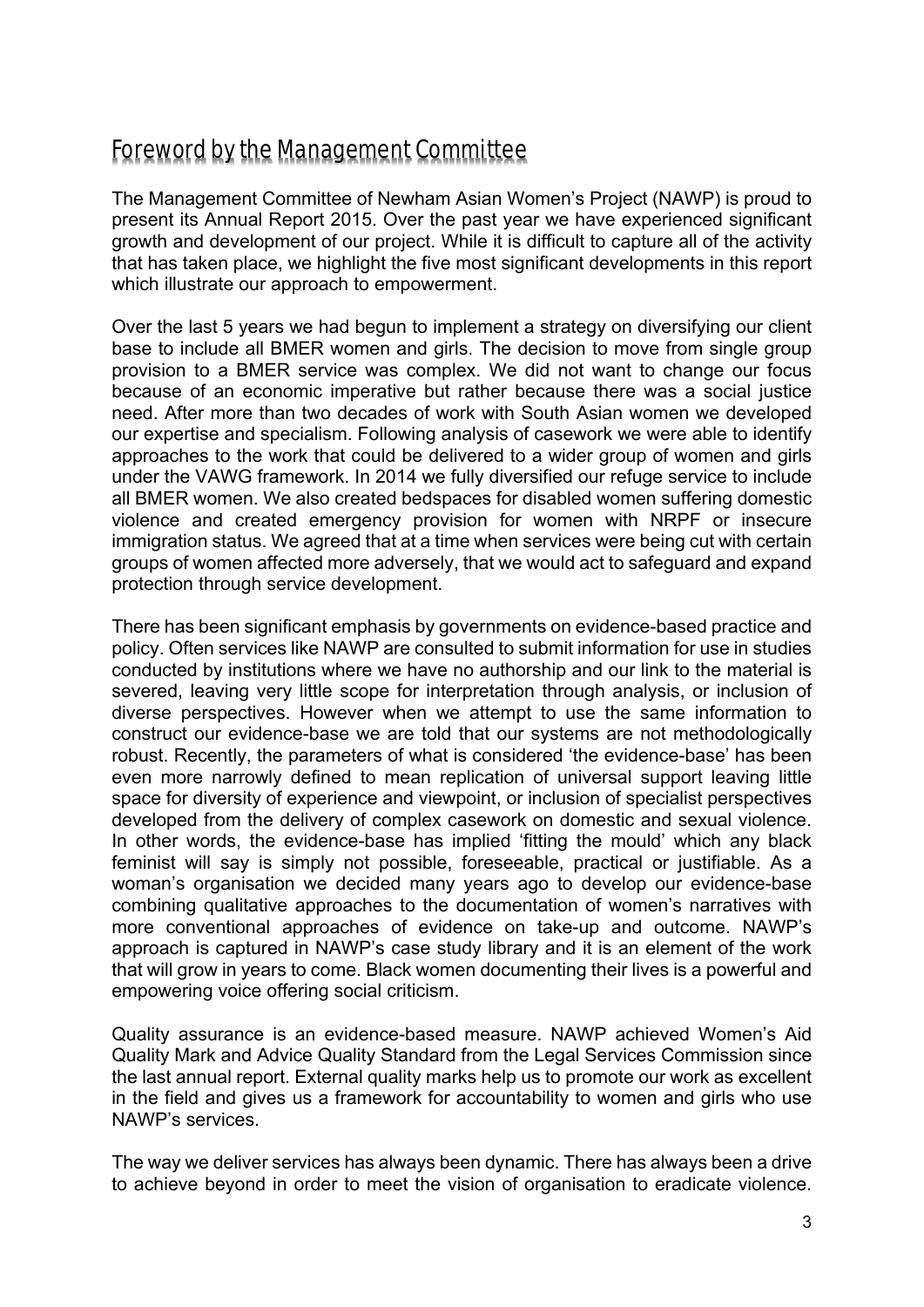NAWP has created specialist dedicated services which are designed to challenge the normalisation, acceptance and tolerance of violence in society through early intervention and prevention and effective support provision. The services developed under this framework bring together an intersectional gendered approach for social change. This means that there is a shift in the power balance from service provider to service user where narrative constructions of women and girls are used to design, change and influence service and the policies attached to them.



We have been looking at the concept of 'specialism' and 'specialist', relating such terms as they once did to intersectionality, culturally specific and language diversity, and re-defining what it all means in relation to gender, violence, representation and sustainability. The sector today recognises all women's services as 'specialist', defining the work out with intersectionality. The definition of domestic violence is implemented in dissecting ways for example, harmful practice is applied as violence imbedded in culture but not patriarchy. Domestic violence, as a concept, it partitioned when considered in reference to specific groups of people. The term itself is hijacked to meet more imperialist geo-political priorities of neo-conservative world order. NAWP has returned to the grassroots, gone back to the evidence in casework documentation, and listened to the voice of women and girls. We are a specialist service identified as black feminist (founded on gender, race and class intersections) and from this perspective, we advocate social change. We view gender violence as rationalised in patriarchy, the only global culture justifying violence against women and girls. It is important because it helps to ground the work and the oppressions we challenge in the need for political transformation and social justice.

> Management Committee Newham Asian Women's Project November 2014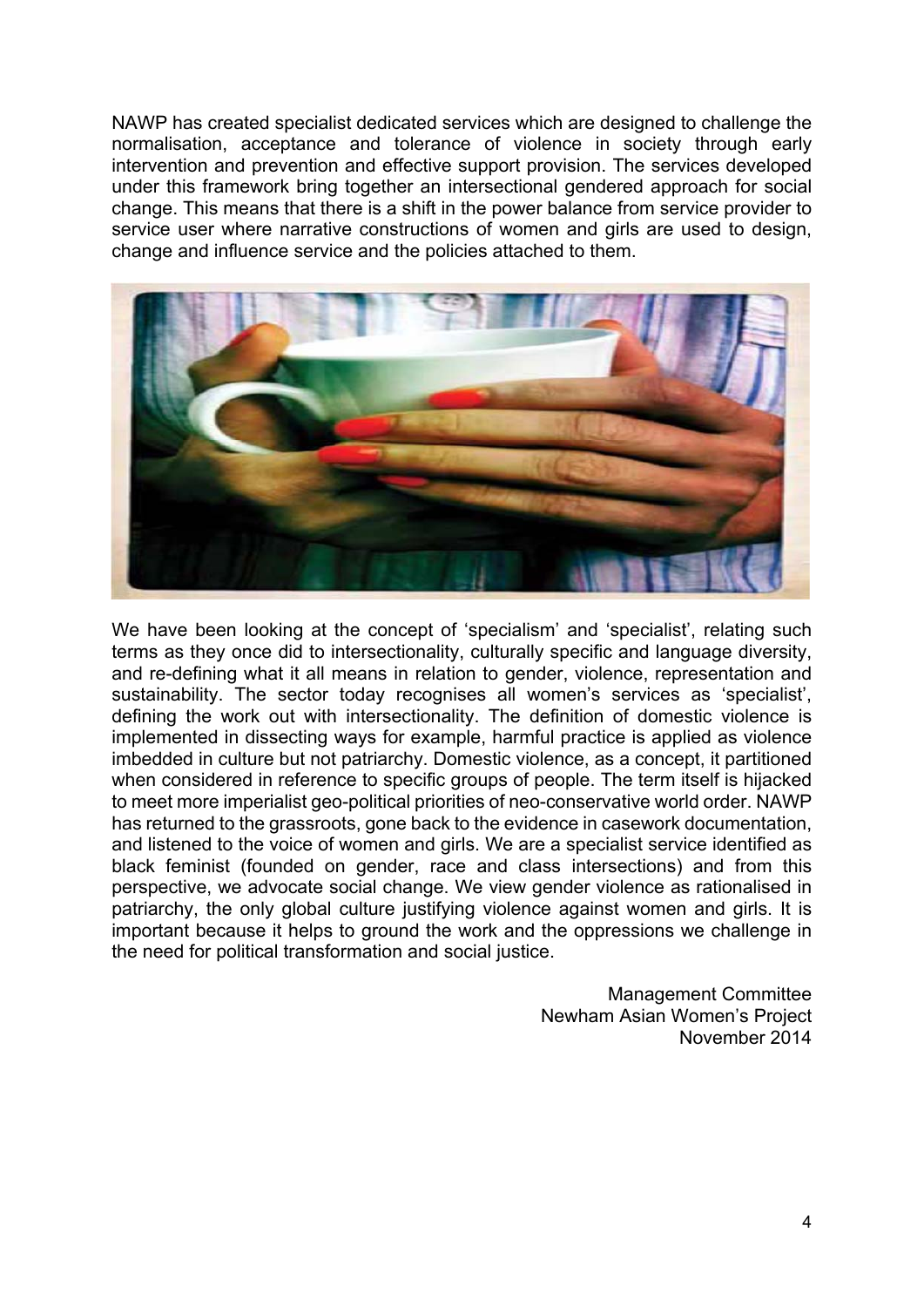## Meera Syal Patron, Newham Asian Women's Project



I have been the patron at Newham Asian Women's Project for many years and I have had first-hand experience of the change that women and children experience after they have fled violence to the safety of NAWP's refuges. I have seen how they have empowered themselves and moved on with their lives. While this year the theme of the report is empowerment, in all the years that I have represented NAWP empowerment has been critical to the work done

with women and girls. NAWP has never underestimated the power of voice and has never been swayed by dramatic shifts in policy that have failed women and girls. NAWP has always considered that there is a way to get things done that represent and reflect the views, desires and expectations of women and girls. NAWP has a clear understanding that with empowerment there is the possibility of change from within, of individuals and for organisation, and sometimes this can mean falling outside the status quo challenging the way things are done. NAWP will continue to hold up and shake grounds beneath.

> Meera Syal Patron, Newham Asian Women's Project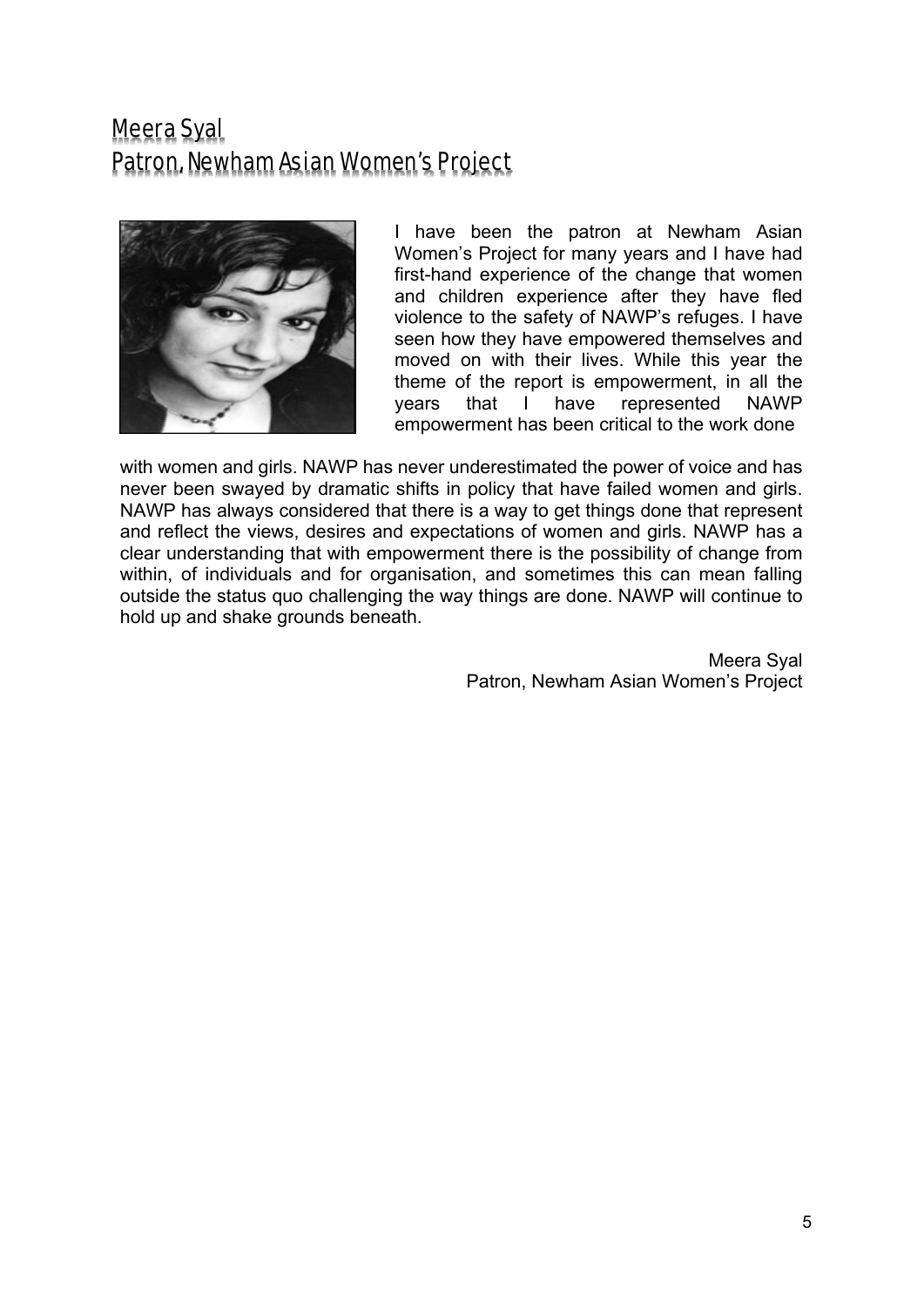## **EMPOWERMENT** Women Hold up Half the Sky, Girls Shake the Ground beneath our Feet

Empowerment is autonomy and self-determination, or the point at which a woman feels that she is gaining in these states of being. The feeling of empowerment supports women to participate fully in social, economic and political life, to achieve and thrive in these realms that may not have been accessible before a woman is empowered. Empowerment is a sustaining force leading to a better life.

While the concept and process of empowerment can be individually experienced, black feminism reminds us that it is a collective experience,

FOR WOMEN, BY WOMEN.

Empowerment is the movement towards the realisation of shared interests grounded in non-discrimination, justice and equality.

Newham Asian Women's Project started the Women's Panel for service users 3 years ago. The purpose was to give women and girls a voice in service delivery and to use feedback from them to shape the design and delivery of services. This was called coproduction. However it did not go far enough. The panels became self-defined entities where women and girls who had accessed services from NAWP came together to share experiences, to talk about survival from violence, and to exchange information as a form of women's community-based exchange and networking.

Governance took the form of many discussions and expressed narratives. Sometimes it was about communicating to NAWP about what was not working well and how to improve it while at other times, it was about how we grow and develop our collective voice around non-violence activism, protest and peace. Collective voice was expressed in many ways – informing housing services of the need for a new approach because the existing one was not open to or reflective of the experiences of women fleeing domestic violence, sharing ideas about how to approach elected members for better representation on gender issues and signing up to zero tolerance as an electoral pledge, and the forward plan of the management committee ensuring a tight connection between strategy and the lives of women and girls.

Governance for this group of black women was about representation of voice with diverse views reflected in the actions of organisation. In this way governance was a unique expression of black women's agency evolved in the Women's Panel.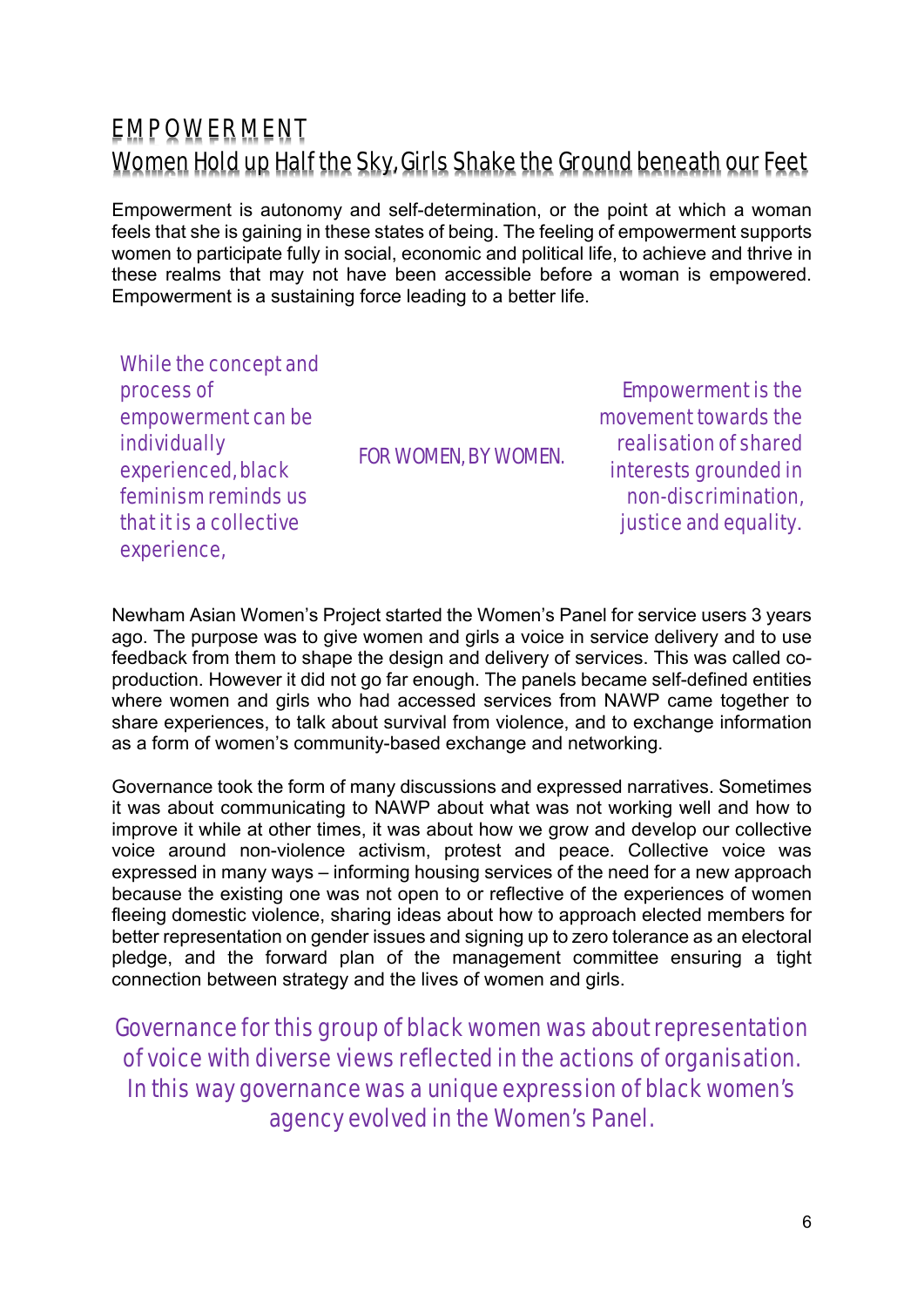The history of the Women's Panel is fluid and dynamic. It involved a group of women waiting for a legal advisor in the reception area at NAWP's main office. They began a dialogue that started with the reasons why they were at NAWP. The reason became reference point for the discussion – a convergence of women with common experience joining ideas.

One afternoon the discussion changed to housing – the need for, the lack of and the desire to move for a better life. As one woman told another woman about the street she lived on a third woman had transformed the discussion about how the three might join resources to afford housing of their own. Another afternoon a group of women began to talk about the pressure on the household budget and the need for clothing for their children.

A resourcing network suddenly emerged. The network would take many forms over the weeks to come. There was no agenda or structure to the afternoon meetings. The need for free legal advice to address specific situations of domestic violence brought them together but what they created was social capital – the exchange of information and networking sources – building social resources.

Women came together in the house-like structure of the central office at NAWP. They had a cup of tea and biscuits. They introduced themselves mindful of confidentiality.

They grew their social capital through dialogue and voice, exchanging information, networking and collaborating with each other. Women's agency and the empowerment it possesses was on display.

When the Women's Panel began to meet regularly over lunch time the topics reflected the need for political activism and organisation. They discussed economic violence and exploitation, unfair treatment by courts which failed to hold violent men accountable for financial support for their children, conditions of poverty that affected their lives and limited their choices including treatment for poor health and mental health breakdown, the lack of control when they confronted social services and housing for support and the racism they experienced resulting from increased Police surveillance and the criminalisation of their communities and of their lives as women. The Women's Panel provided safe space for such discussion and then as always, following the sharing of experience, they discussed ways to fix the 'terrible social ills'.

## Women hold up the sky, girls shake the ground

Young women who attended the panels mostly listened. The space was not appropriate for them to share with age acting as a barrier but they felt it was a good learning opportunity, remaining behind after the panels to create their own space in an ad hoc way. They talked about the need for more services in schools. Sexual harassment was a major concern as they expressed how 'normal' such forms of abuse and harassment towards them were. All young women speaking in their own space talked about a direct experience of sexual harassment and knowing friends and female relatives who had been victims of sexual abuse and rape.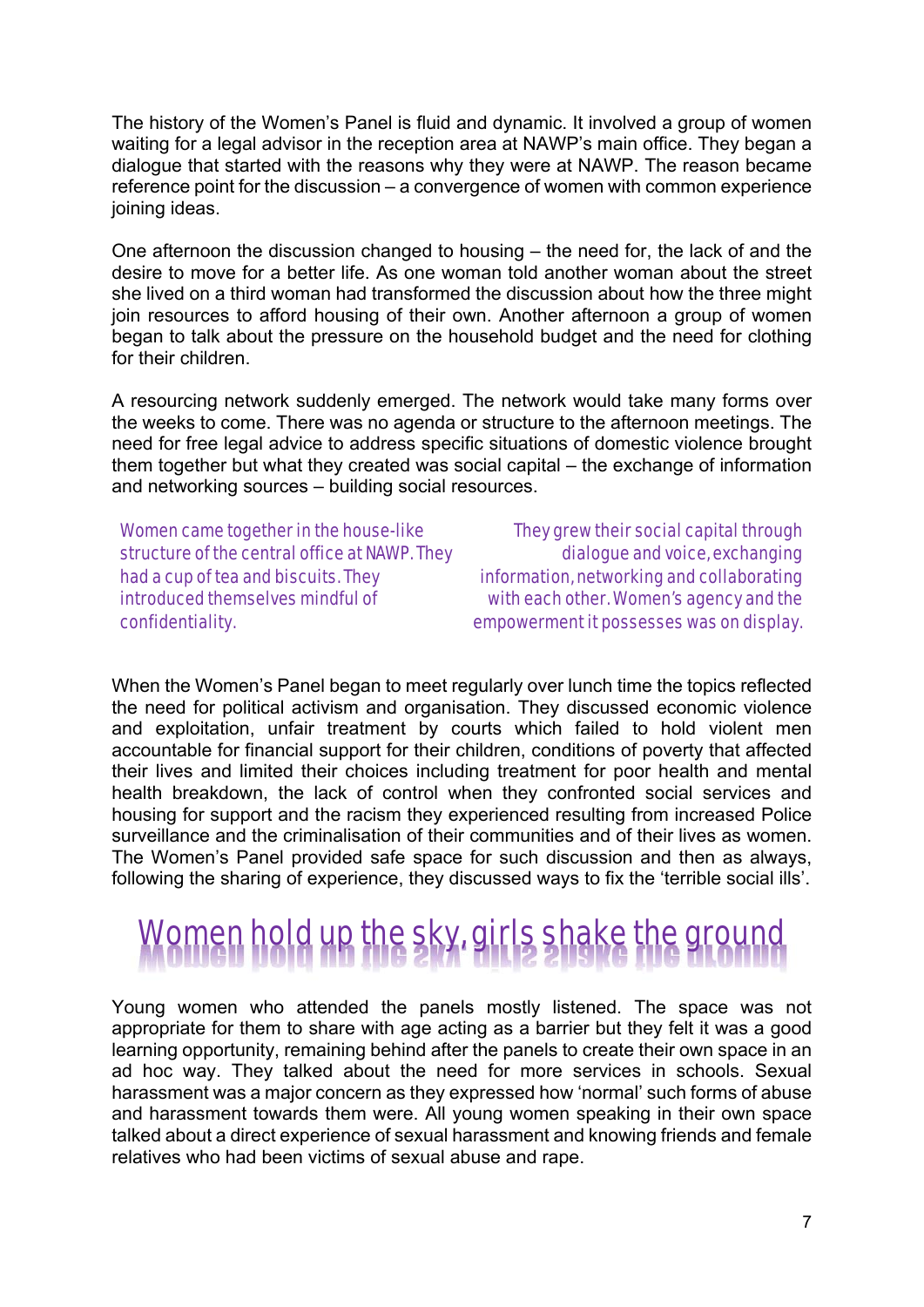There was scope to imagine as well. The idea about peace and non-violence in everyday human relationship, in the words spoken and shared, in deeds performed and exchanged was possible. The discussions that followed suggested the possibility of transforming the system of social and economic exchange and to move towards intolerance and abhorrence of violence. The panel was an exercise in empowerment, evidence of critical and collective voice of women and girls.

So that's what NAWP had to do, transform the system of exchange and safeguard social justice. We took those views seriously and began to conceptualise an approach to the work which we called community advocacy – the organic movement of women from the grassroots growing their knowledge through interface with NAWP and using their agency in ways to promote empowerment.



The initial experiences of community based advocacy evidenced hidden need of women who faced isolation from services and had very little recourse to action. The condition of isolation created further vulnerability however it did not create voicelessness. Such women were referred to by some as 'hard to reach' but the community advocates found them very easily and in the process discovered that it was the lack of opportunity that created isolation. Through information and awareness raising the community advocates achieved empowerment, breaking down the cycle of isolation in order to address violence, working with the women to consolidate their networking tools and safe communitybased resources, and creating pathways to NAWP and beyond.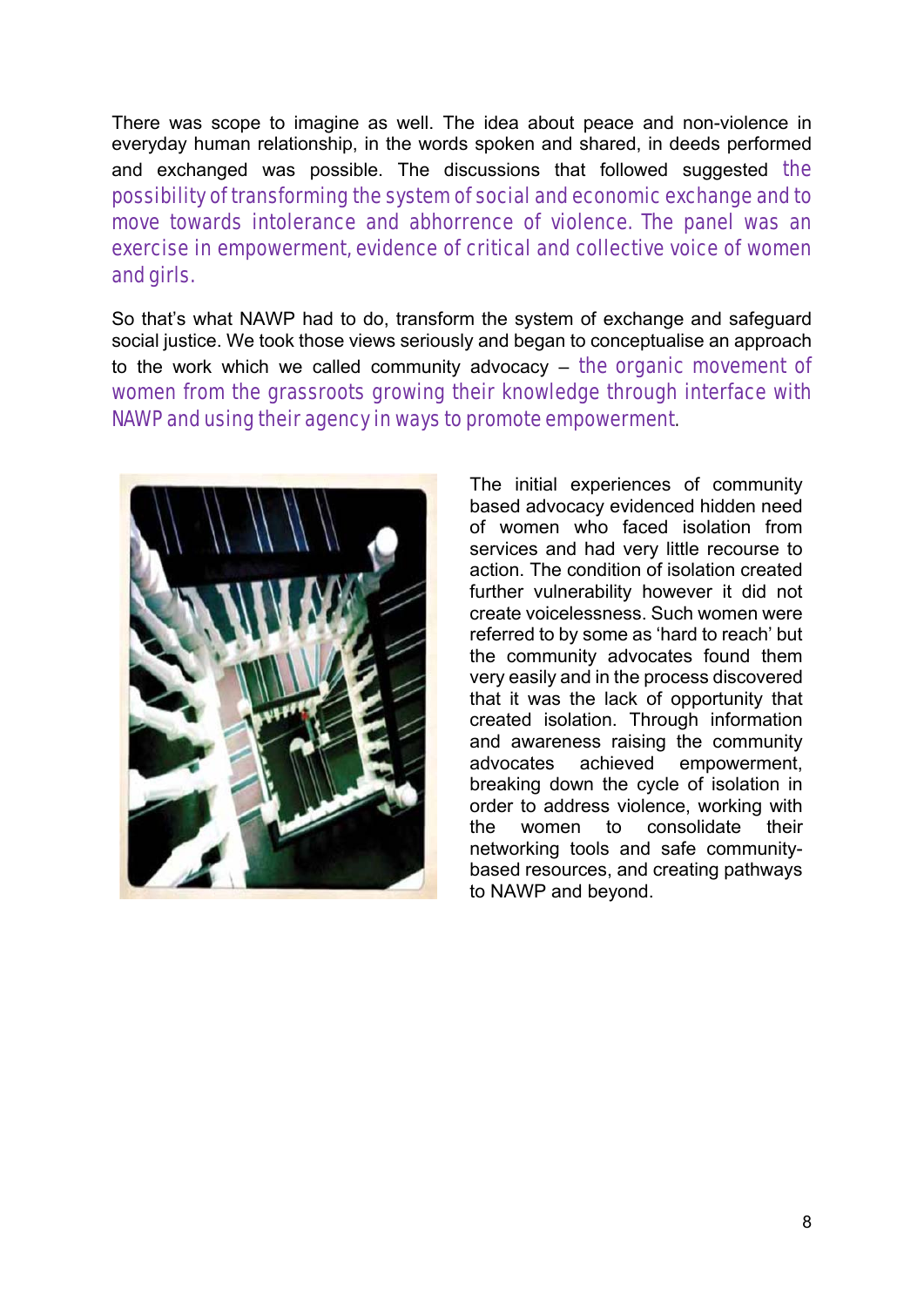## Refuge Service – Providing Safe Space

For 28 years NAWP has provided emergency accommodation to women and children in need of safety and security from domestic violence. There have been a number of critical changes to the service delivered by NAWP.

Over the past few years NAWP has diversified the client group to include all BMER women and children. The change in client group has also shifted the staffing structure to reflect changing needs and significant investment has been made to the staff training and development programme in order to upskill staff around diverse needs and experiences of domestic violence.

NAWP has expanded its provision in Newham by doubling bedspace capacity and has retained refuges in Harginey.

NAWP developed a counselling and therapeutic support service for women and children in the refuges in order to maximise support provision and meet critical need for recovery from trauma.

The holistic approach based on keyworking, counselling and therapy, and resettlement support has provided women and children with intensive person-centred support. Through these developments NAWP has taken a progressive approach to addressing the needs of women and children fleeing domestic violence.



Nonetheless there have been a number of challenges faced by the organisation due to changes in strategy and commissioning structures for accommodation-based domestic violence services.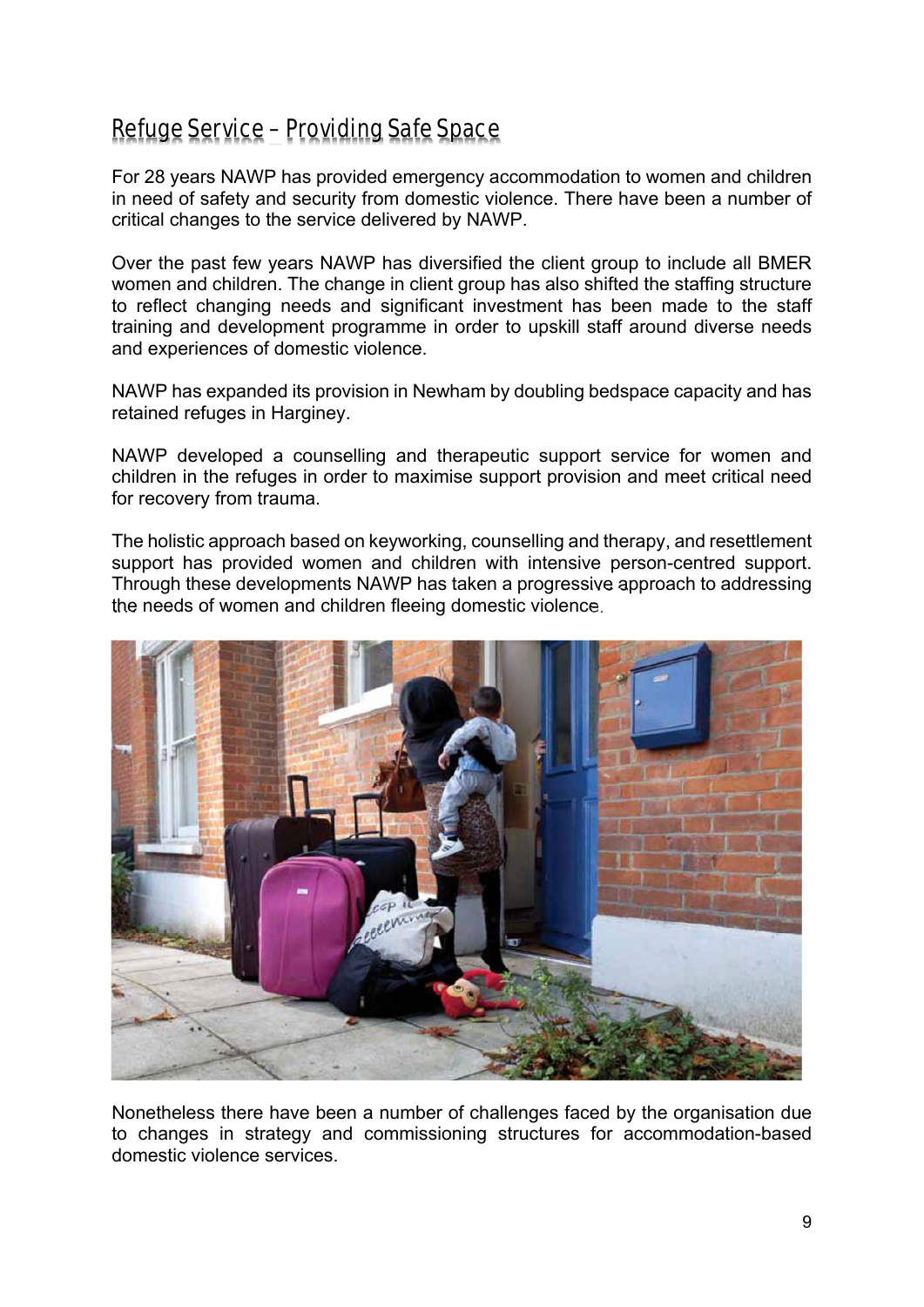Under new Supporting People targets, resettlement occurs within 9 months. This represents a number of challenges for both women and the service. There is an assumption by commissioning that when a woman flees domestic violence that her risk level reduces from high to medium because she is in safe space. Findings from NAWP's casework suggest that a number of intersecting factors cause risk levels to shift and fluctuate for women and children over the



course of their stay in a refuge. For example, in the majority of cases the first three months of a woman's stay in a refuge are considered vulnerable to risk because it is a period of time when the perpetrator actively seeks her whereabouts. In some cases, women have very high safety needs, limited mobility and struggle with the effects of trauma from abuse requiring intensive casework support for multiple and complex need.

Where a woman has a child she faces vulnerability due to child contact arrangements which can pose additional risks to her and her children. Children's safeguarding needs can escalate after child contact arrangement are made and during the contact itself.

Independent housing at a time of a contracted affordable housing market presents additional pressure for women in the last 3 months of her 9 month stay in a refuge causing risk to escalate resulting in high emotional and mental health needs including depression and suicidal ideation. Where move-on is made to insecure, inappropriate and unaffordable housing then there is further risk of repeat victimisation, return to perpetrator and domestic violence homicide.

Without refuge expansion it would be impossible to support women with NRPF or insecure migration status because of economic pressures placed on existing provision.

Refuges are at a turning point in this country. The state funding model is one that is studied by countries as a way to secure safety for women and provide options for their journey out of violence especially for those women with limited financial and economic means. Over the past few years the state funding model has been decimated with cuts forcing providers to think differently about intensive support provision to women and children fleeing domestic violence. The most vulnerable women – women with insecure immigration status – are disappeared from the system of provision which is driven economically.

Policy has a way of being viewed myopically and outside of a social justice approach. While the evidence-base of community-based actions is under scrutiny because it is located externally, as other, viewed as difficult to systematise, categorise and model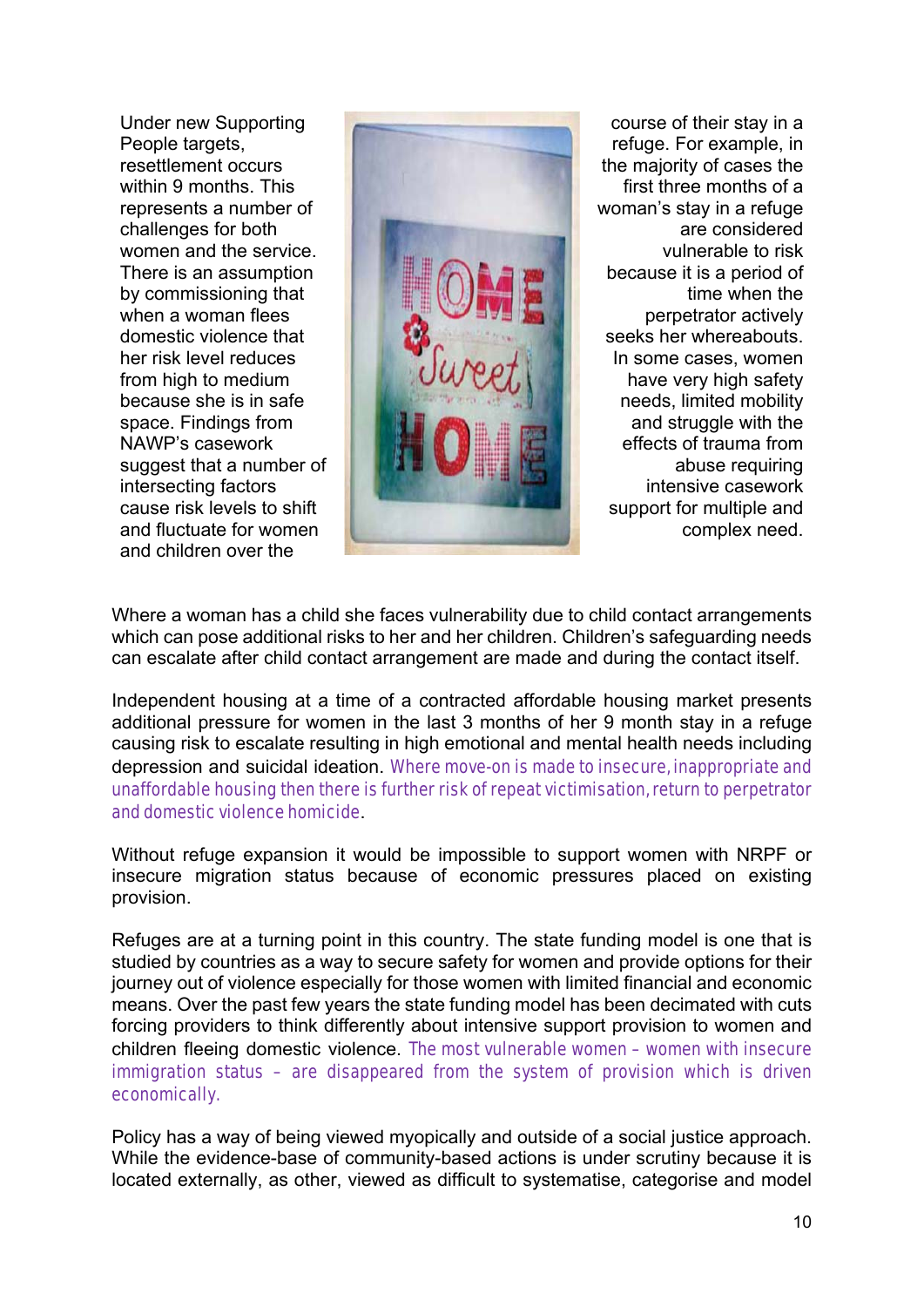as efficiency and transferability, refuge services are forced by such circumstance to think creatively and constructively about meeting women's needs as failing to do so will result in dire consequences for women.

|                                   | NAWP accommodated 110 women and 48 children in 2014-<br>2015.                                                                 |
|-----------------------------------|-------------------------------------------------------------------------------------------------------------------------------|
|                                   | 100 women were resettled over the same period with most<br>moving on the private let or council housing.                      |
| <b>Key</b><br><b>Achievements</b> | 86% of the women said that they felt empowered by the<br>support they received.                                               |
|                                   | 96% said the service had a positive impact on their emotional<br>and mental health enabling them to move on with their lives. |
|                                   | 92% said they felt better after having fled domestic violence<br>and being supported by the project to move on to             |

independent living.

#### **Future Plans**

NAWP's refuges services have expanded. Over the next 12 months the service will be consolidated by focusing on three key actions: improved support to women with insecure immigration status, increased pathways for women with disability fleeing domestic violence, and introduction of a resettlement and independent living strategy to support women to move on from refuge life to safe housing of their own.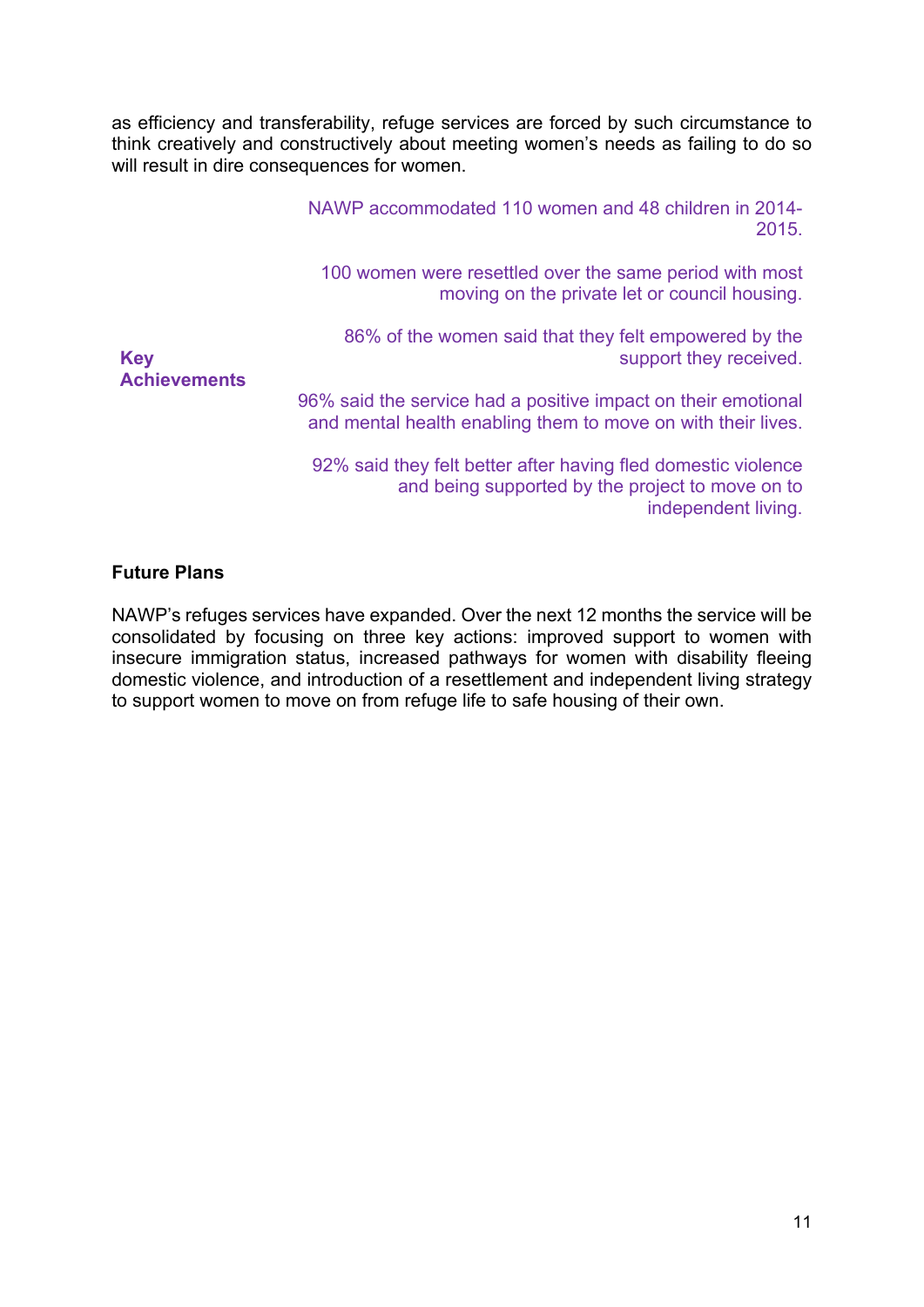## Advice Service – Protecting Women's Rights

In November 2015 NAWP launched the new Legal Advice Service for black minority ethnic women and girls in East London and Haringey. The new service builds from the work of previous years where the foundation for rights-based advice, information and community education around issues such as domestic violence, housing, immigration and welfare was laid. The new service introduces a community advocacy project which involves women in the community volunteering as local human rights advocates working at ground level facilitating women's access to services and raising awareness of domestic violence and the legal rights-based framework.

From interviews with BMER women discussing their experiences, if any, of privatised legal processes and intersecting cultural factors it was found that a quarter of women were uncertain about their rights under UK law stating that barriers to access including lack of information and financial means as key concerns. A proportion of women interviewed had accessed Sharia Courts for marriage dissolution on religous grounds but were unaware of the legal validity of such proceedings. They stated that their reason for access to privatised legal processes was the lack of legal recourse available to them in British law. They believed that treatment would be equal regardless of the legal system they used.



The community advocacy project is a part of an ongoing community education and awareness-raising initiative to ensure that women make informed choices when they interface with legal systems and that such choices are not affected by the lack of access to legal remedies found in British law.

The research from interviews found that in high risk domestic violence cases involving children, women were concerned about protections offered by privatised legal processes but felt that their choices were limited because communities considered them legitimate. Women identified community advocacy as a facilitator of change for women. Cultural issues and notions of family and community honour intersected to affect women's decisions about the cultural legitimacy of privatised legal processes hence, Sharia divorce carried cultural legitimacy which could outweigh the need for a divorce through Biritsh courts. Family and community pressure beared heavily on women's decisions to use privatised legal processes. NAWP's findings are supported by other research suggesting that privatised courts act against women leaving violent relationships, leaving them disempowered and re-victimised.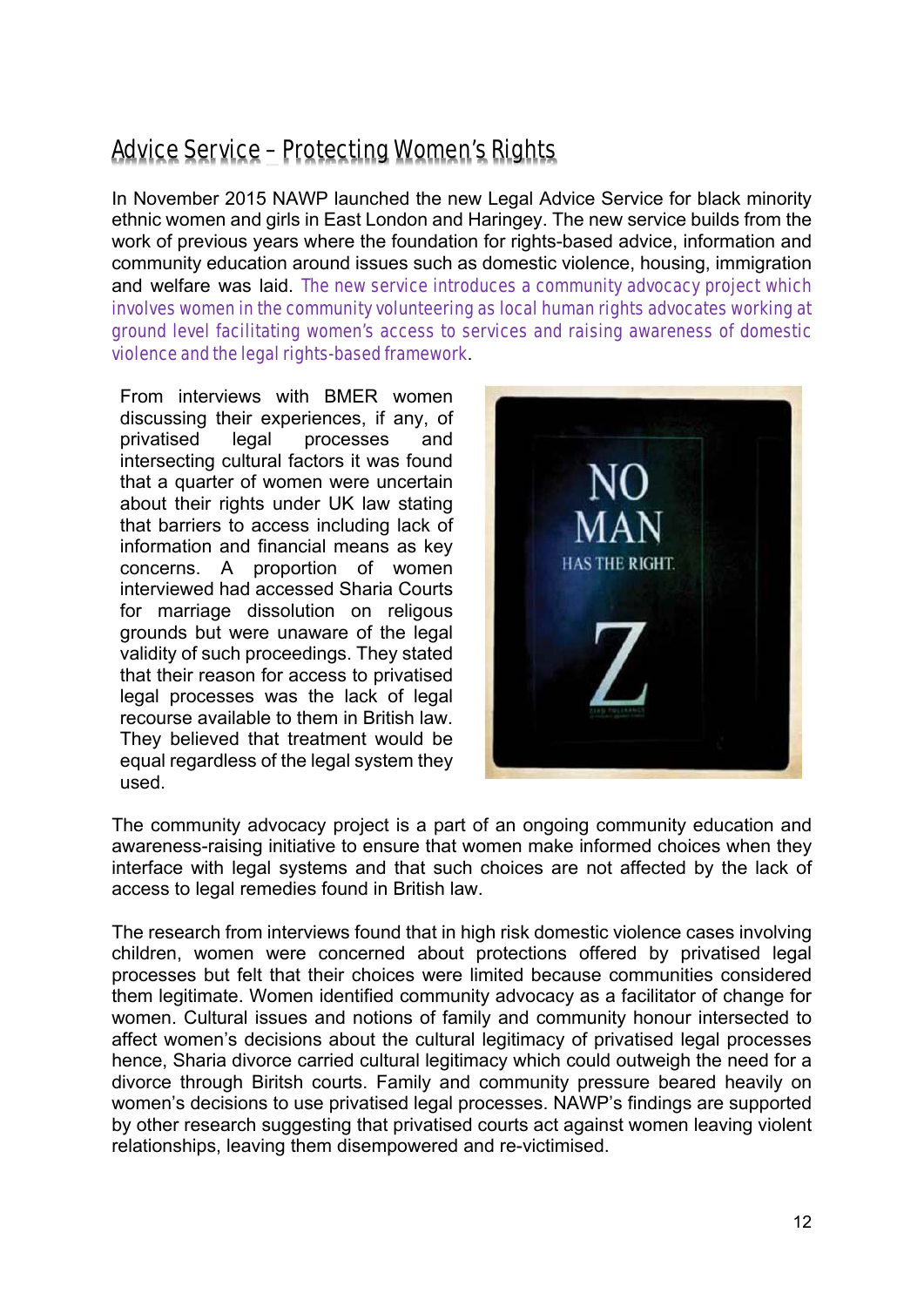#### The new service galvanises women to speak out and challenge instances such as privatised legal processes through knowledge-based action in order to enhance protection for women and children in cases of domestic violence.

Knowledge-based action is not confined to challenging privatised legal process in isolation but includes the entire legal arena, whether private or statutory, of law and the rights and protections they offer, or fail to provide, for women and children.

Just under 1,000 women accessed NAWP for legal advice.

84% of women had accessed another service before approaching NAWP for legal advice. BMER women access services 12 to 17 times before receiving a positive response form the right agency relating to their situation of domestic violence.

| <b>Key</b><br><b>Achievements (of</b><br>the previous service) | 66% of women suffered domestic violence for more than 24<br>months exhausting all other remedies (family and community<br>support, social networks and other agencies) before<br>accessing NAWP. |
|----------------------------------------------------------------|--------------------------------------------------------------------------------------------------------------------------------------------------------------------------------------------------|
|                                                                | 8% of women had no recourse to public funds (NRPF) and                                                                                                                                           |

21% had an immigration issue. These issues acted as barriers to support especially in cases of NRPF where women were turned away from the majority of agencies they approached before they accessed NAWP.

#### **Future Plans**

As stated in the introductory paragraph, a new Advice service is launched which will have more direct interface with the community creating pathways for those women who face deep isolation and the associating vulnerability. The new service will develop the community advocacy model based on women's agency and will introduce a new Advice service training provision to professionals across the legal and statutory sectors on specialist domestic violence casework contained at NAWP. In addition to these strands of advice work, outreach drop-in surgeries will continue focusing on specialist areas of women and housing.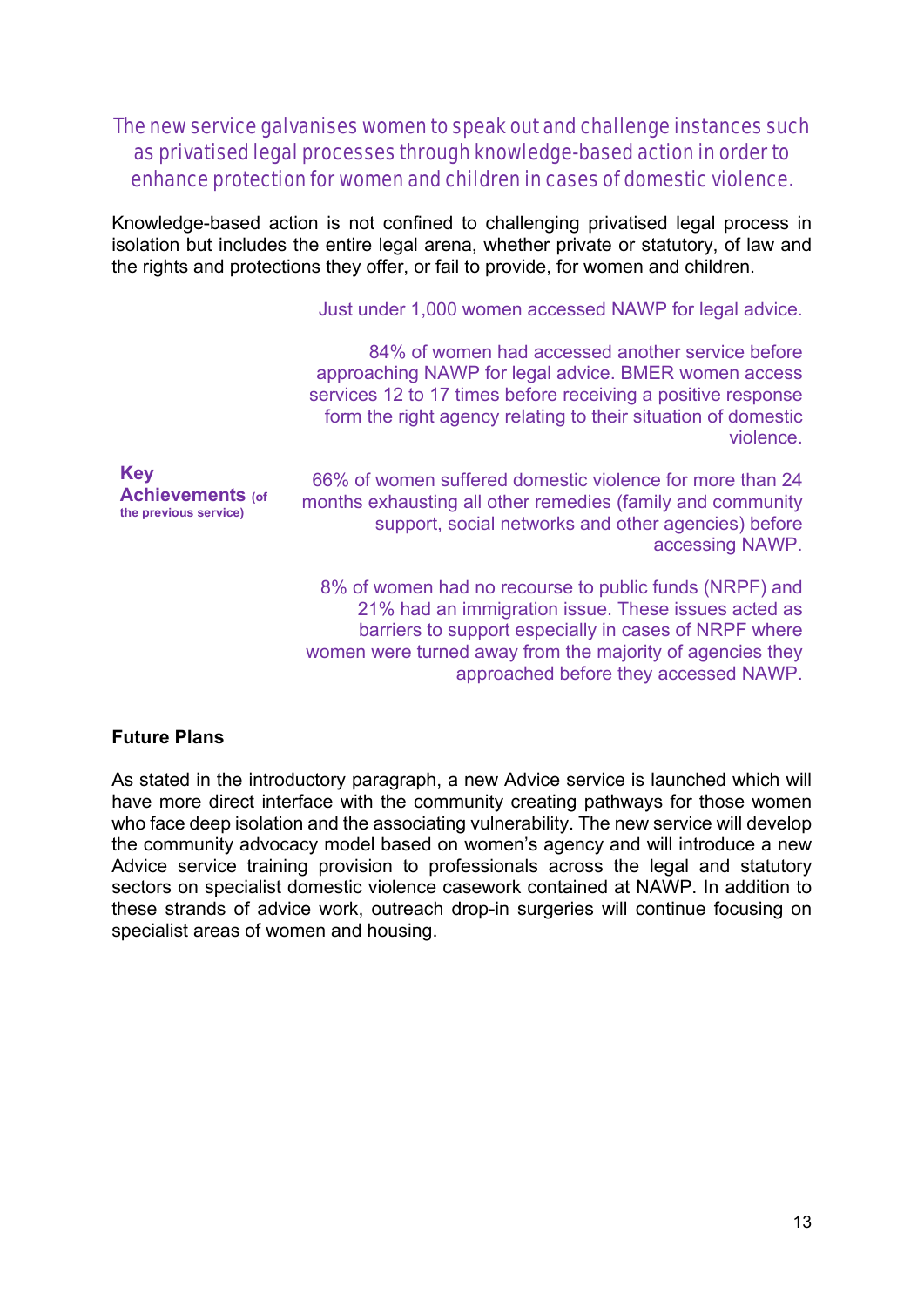## Zindaagi – Project Life

Project Life 'Zindaagi' is ground breaking, avant-garde and liberating. Project Life offers support services to young women and girls from black minority ethnic and refugee backgrounds. Project Life provides early intervention and prevention services and therapeutic support.

The aim is to work with young women and girls in youth-led space using empowerment approaches. The service is developed and delivered through co-ordinated programmes to support young women and girls, providing guidance to enable them to make informed choices, raising awareness around the impact of violence, building confidence and self-esteem, and by providing a range of opportunities through support networks.

Leadership, support and facilitation are core concepts in the work delivered. These are achieved through the empowerment of young women and girls by developing qualities through awareness raising and aspirational leadership.

#### "…they said my experiences of sexual violence were so severe that I could only have been making it up…"

In 2011 a specialist dedicated project was launched to provide counselling and therapeutic support to young women and girls at risk of or suffering domestic and sexual violence. Through this project approaches to counselling for young women and girls were developed which considered how dual stigma around mental health wellbeing and domestic and sexual violence impacted young women and girls. The project also helped to breakdown barriers for young women and girls who were most often misunderstood by services, labelled as 'difficult' or 'problematic' and generally not believed when they spoke about the violence they experienced.

In 2014 another specialist dedicated project was developed providing intensive support work to young women and girls and directly challenging concepts of normalisation, tolerance and acceptance of violence and abuse. This project considered how such concepts created violent cultures in society resulting in abuse minimisation as experienced by women and girls and silencing of victims/survivors. By delivering directed support and group work the project has been able to sensitise young women and girls to violence and its effects, and deconstruct mainstreamed notions as well as popular imagery which continue to oppress and control the behaviour and image of women and girls more broadly.

In 2015 the third element of specialist dedicated work was developed addressing forced marriage as a form of domestic violence, working across the age groups of women affected or at risk and creating pathways to support. Critical to the work around forced marriage is awareness raising as it is often viewed as a form of harmful practice imbedded in cultural and ethnic identity different from the 'predominant' or 'mainstream' identity. Rather, the project frames the work in domestic violence applying discourse on patriarchy as the critical theoretical approach to the work. The reason for clarity in design and approach is that framing abuse and violence in terms of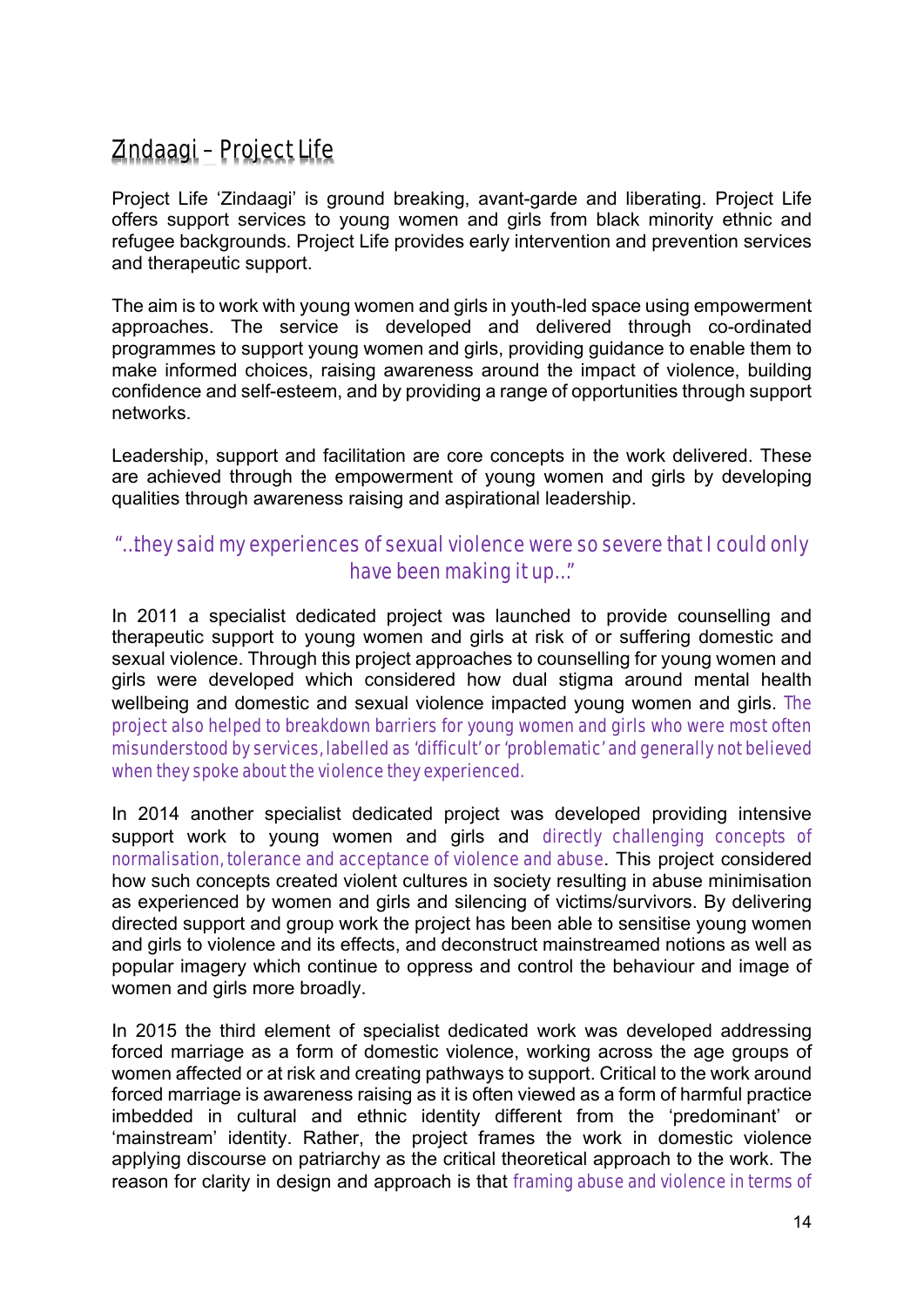'harmful practices' practices proves to narrow the perspective and diminish the voice of victims/survivors. This is done through othering of the victim/survivor.



The three elements of Project Life as described above create space for women and girls to articulate their experience of gender violence creating a conceptual framework that challenges patriarchy, practical tools that address abuse minimisation and silencing, and creative expression for awareness. This work led to the creation of an arts' based project utilising young women's voices in artistic expression constructing their own narratives around empowerment as markers of strength, identity and imagination.

#### Women hold up half the sky but girls shake the ground beneath our feet.

Project Life also houses the adult counselling service which prioritises BMER women living in Newham who suffer domestic violence, self-harm and/or are at risk of suicide, and to women residing in NAWP's refuges. The client group may include those who may or may not have a psychiatric history, sufferers of psychosomatic illness, anxiety, stress, depression, loneliness among other issues. The service is offered completely independent of any other professionals involved with the client/user thus, intending to ensure that the service operates with a Confidentiality Policy, and is perceived as such by the user group. A new element included in the work is support groups to adult women focusing on life skills, building self-confidence and self-esteem and peer support.

> 227 young women and girls from age 8 to 21 supported through 121 counselling, advocacy and other forms of individualised support.

100 women aged 18+ were supported through 121 counselling in the adult counselling service.

650 young women and girls accessing support groups, schools based workshops covering themes on gender violence, and other forms of group work.

75% of young women and girls saying they have better awareness of violence and abuse and how it affects their **lives** 

**Key Achievements (of the previous service)**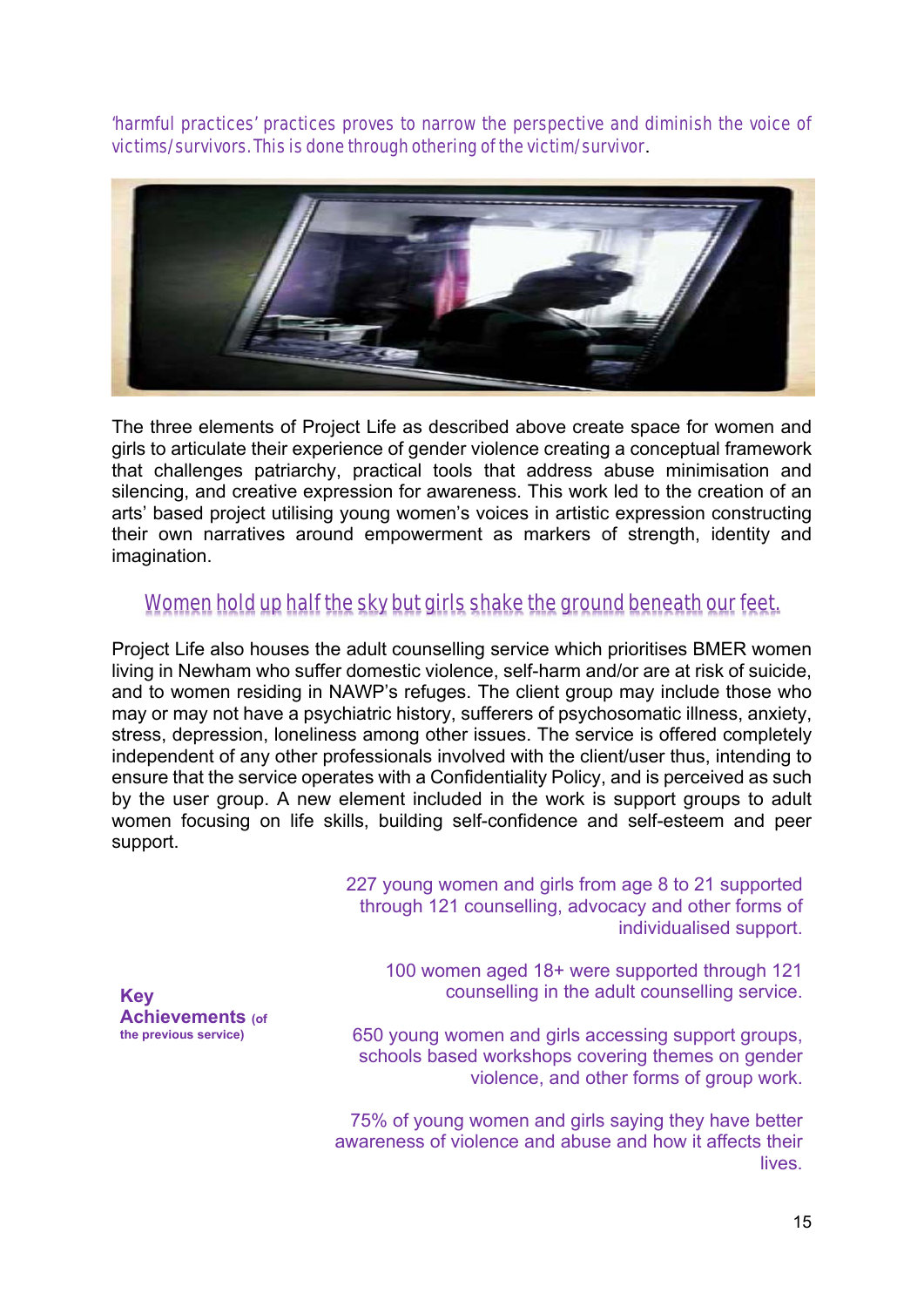92% of young women and girls saying their level of confidence and self-esteem has improved as a result of having accessed Project Life.

90% of young women and girls saying they now make informed decisions for their lives and feel a sense of control.

#### **Future Plans**

Project Life will continue to develop the work around specialist dedicated support to young women and girls in the areas highlighted above.

Project Life will grow its approach to challenging the normalisation, acceptance and tolerance of violence through its service delivery and awareness raising work.

Project Life will grow the evidence base and the case study library demonstrating effective support and therapeutic approaches to addressing gender violence and intersecting issues of race and class and systematic discrimination and oppression faced by young women and girls.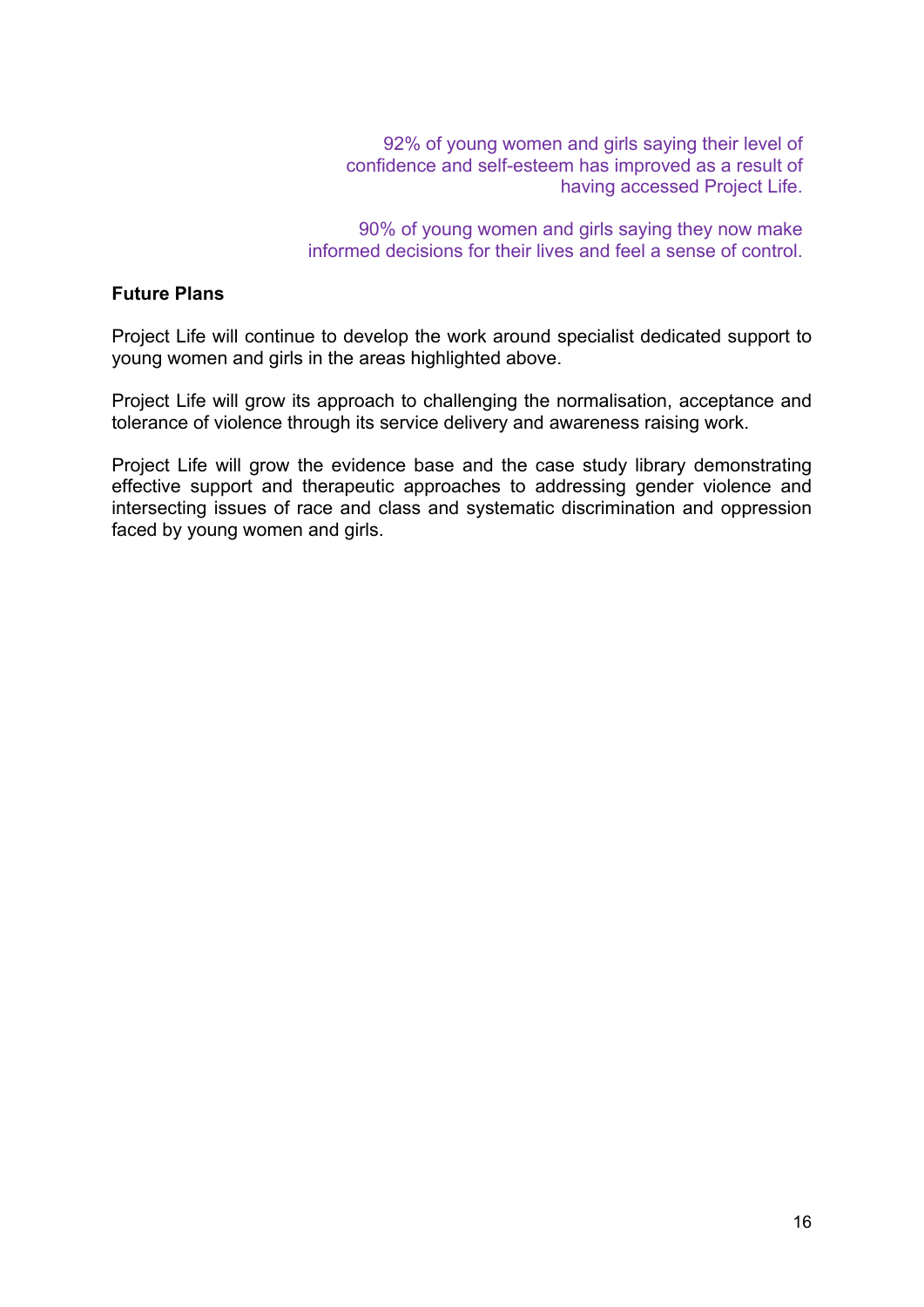#### **Newham Asian Women's Project Statement of financial activities (incorporating an income and expenditure account)**

**For the year ended 31 March 2014** 

|                                               |                        |                          | 2014       | 2013       |
|-----------------------------------------------|------------------------|--------------------------|------------|------------|
|                                               | <b>Restricted</b><br>£ | <b>Unrestricted</b><br>£ | Total<br>£ | Total<br>£ |
| <b>Incoming resources</b>                     |                        |                          |            |            |
| Incoming resources from generated funds       |                        |                          |            |            |
| Voluntary income                              |                        | 67,262                   | 67,262     | 3,576      |
| Investment income                             |                        | 187                      | 187        | 211        |
| Incoming resources from charitable activities |                        |                          |            |            |
| Safe accommodation                            | 10,000                 | 485,354                  | 495,354    | 585,879    |
| and housing support                           |                        |                          |            |            |
| Legal advice                                  | 97,429                 |                          | 97,429     | 97,029     |
| Mental health services                        | 39,125                 | 102,000                  | 141,125    | 130,792    |
| Paul Hamlyn                                   | 6,271                  |                          | 6,271      | 4,500      |
| Foundation - Right Here<br><b>Bid</b>         |                        |                          |            |            |
| <b>TEENS</b> (early                           | 9,792                  |                          | 9,792      | 13,708     |
| intervention &                                |                        |                          |            |            |
| prevention)                                   |                        |                          |            |            |
| <b>Total incoming resources</b>               | 162,617                | 654,804                  | 817,420    | 835,695    |
| <b>Resources expended</b>                     |                        |                          |            |            |
| <b>Cost of generating funds</b>               |                        |                          |            |            |
| Fundraising and publicity                     |                        | 4,768                    | 4,768      | 20,921     |
| <b>Charitable activities</b>                  |                        |                          |            |            |
| Safe accommodation                            | 10,000                 | 543,389                  | 553,389    | 542,998    |
| and housing support                           |                        |                          |            |            |
| Legal advice                                  | 99,209                 |                          | 99,209     | 101,616    |
| Mental health services                        | 41,231                 | 104,461                  | 145,692    | 162,948    |
| Paul Hamlyn                                   | 5,759                  |                          | 5,759      | 10,395     |
| Foundation - Right Here                       |                        |                          |            |            |
| Bid                                           |                        |                          |            |            |
| <b>Residents Welfare Fund</b>                 | 500                    |                          | 500        |            |
| <b>TEENS</b> (early                           | 7,257                  |                          | 7,257      | 15,710     |
| intervention &                                |                        |                          |            |            |
| prevention)                                   |                        |                          |            |            |
| Governance costs                              |                        | 20,823                   | 20,823     | 20,236     |
| <b>Total resources expended</b>               | 163,957                | 673,442                  | 837,399    | 874,825    |
| Net (outgoing)/incoming resources             | (1,340)                | (18, 638)                | (19, 978)  | (39, 129)  |
| before transfers                              |                        |                          |            |            |
| Transfers between funds                       | 1,780                  | (1,780)                  |            |            |
| Net movement in funds                         | 440                    | (20, 419)                | (19, 978)  | (39, 129)  |
| Funds brought forward                         | 31,960                 | 273,252                  | 305,212    | 344,341    |
| Funds carried forward                         | 32,401                 | 252,833                  | 285,234    | 305,212    |

All of the above results are derived from continuing activities. There were no other recognised gains or losses other than those stated above. Movements in funds are disclosed in note 12 to the financial statements.

 $M_{p}$ 

Anjum Mouj Chair of NAWP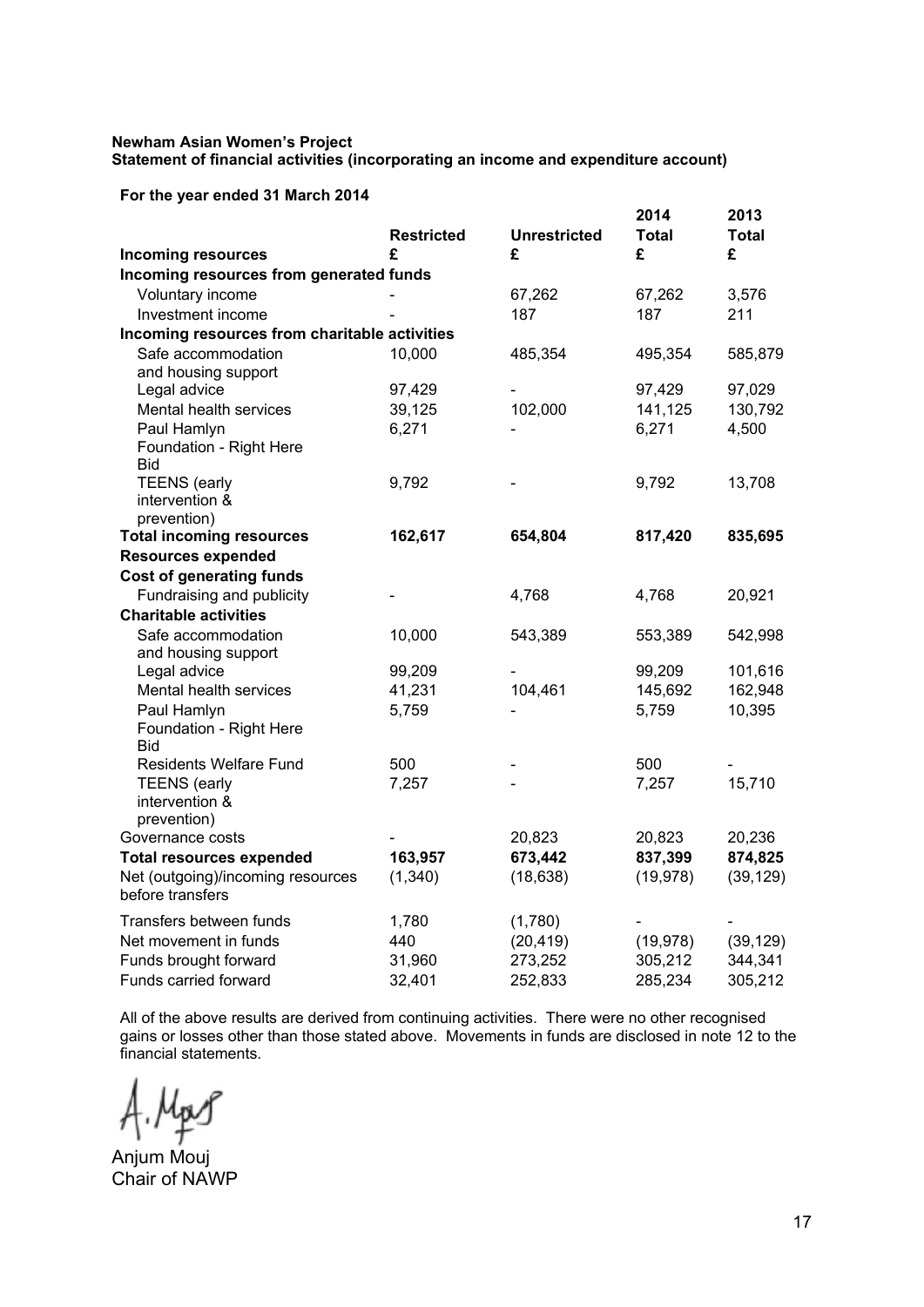## NAWP Staff and Management Team

#### **Management Committee**

| Chair             | Anjum Mouj               |
|-------------------|--------------------------|
| <b>Vice Chair</b> | Surriya Ahmad            |
| Treasurer         | <b>Rena Pathak</b>       |
| Secretary         | Saika Alam               |
| <b>Members</b>    | <b>Palvinder Kudhail</b> |
|                   | <b>Prity Patel Bedia</b> |
|                   |                          |

## **NAWP Staff**

| <b>Director</b><br>Senior Management Team | <b>Baljit Banga</b><br>Poppy Banerjee<br>Parmjeet Bhambra<br><b>Fatima Seedat</b>                                      |  |
|-------------------------------------------|------------------------------------------------------------------------------------------------------------------------|--|
|                                           | Kaveri Sharma (resigned 08/15)                                                                                         |  |
| <b>Central Services</b>                   | Shahina Begum<br>Yasmeen Iqbal<br><b>Riffat Jabeen</b><br><b>Pushpa Patel</b>                                          |  |
| Advice                                    | Taranjeet Chana<br><b>Camille Rouse</b>                                                                                |  |
| Refuge                                    | <b>Yodit Abebe</b><br>Diba Alikani<br>Mina Khanam<br>Farah Mian<br>Pat Omorgerie<br>Shabana Sharif<br>Pavlina Skoutela |  |
| Zindaagi                                  | Nadia Baksh<br>Zephyr Devon<br>Husnara Kabir<br>Humna Miah<br>Abilgail Owusu                                           |  |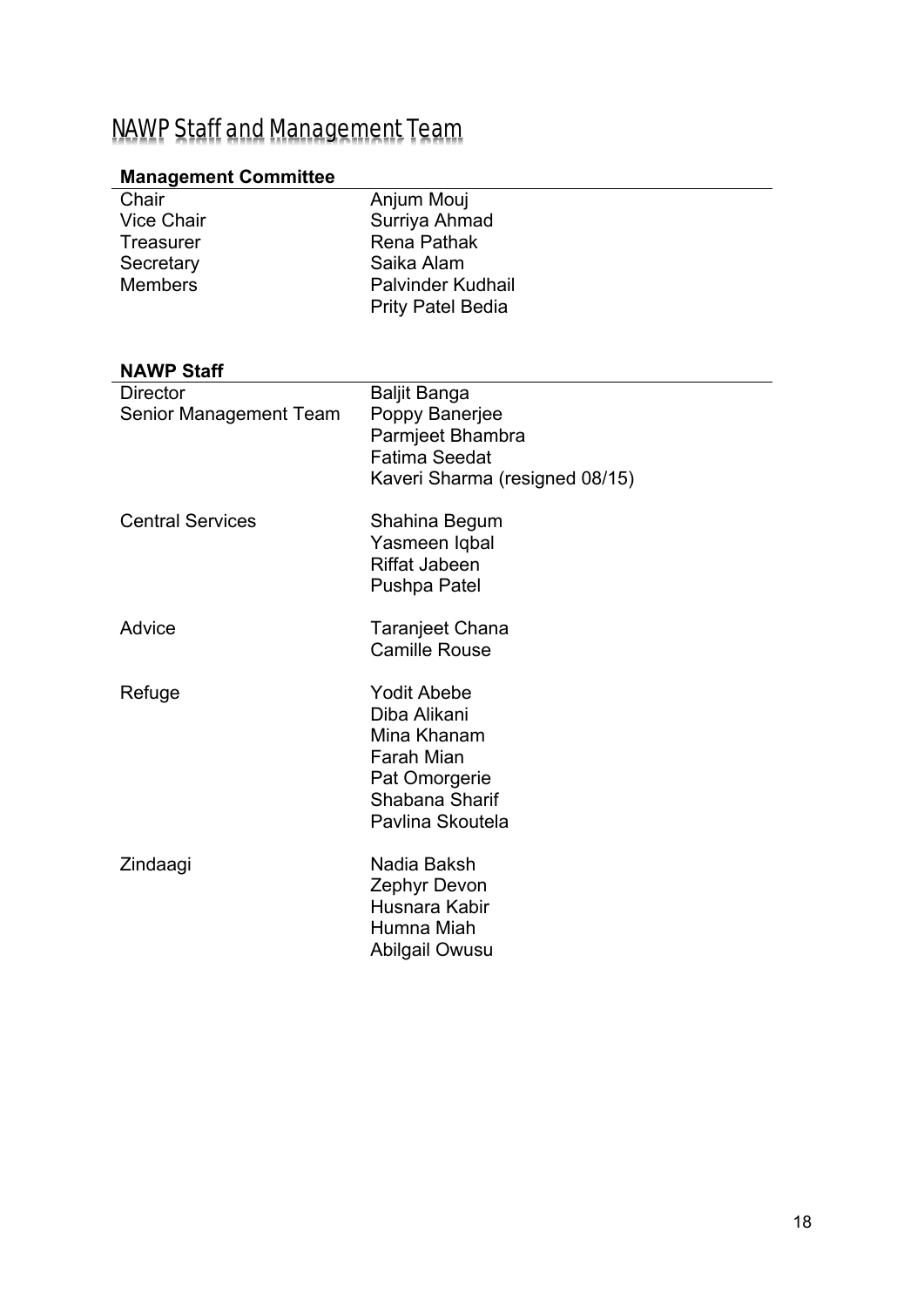## Newham Asian Women's Project thank all of its funders:

City Bridge Trust

Comic Relief

Department of Communities and Local Government

East London Foundation Trust

Esmee Fairbairn Foundation

Forced Marriage Unit Domestic Programme Fund

London Borough of Haringey

London Borough of Newham

Plaistow South Big Local

Reaching Communities Big Lottery Fund

We thank you for your collaboration and support for our work and for upholding a vision for a world of peace, free from violence and harm.